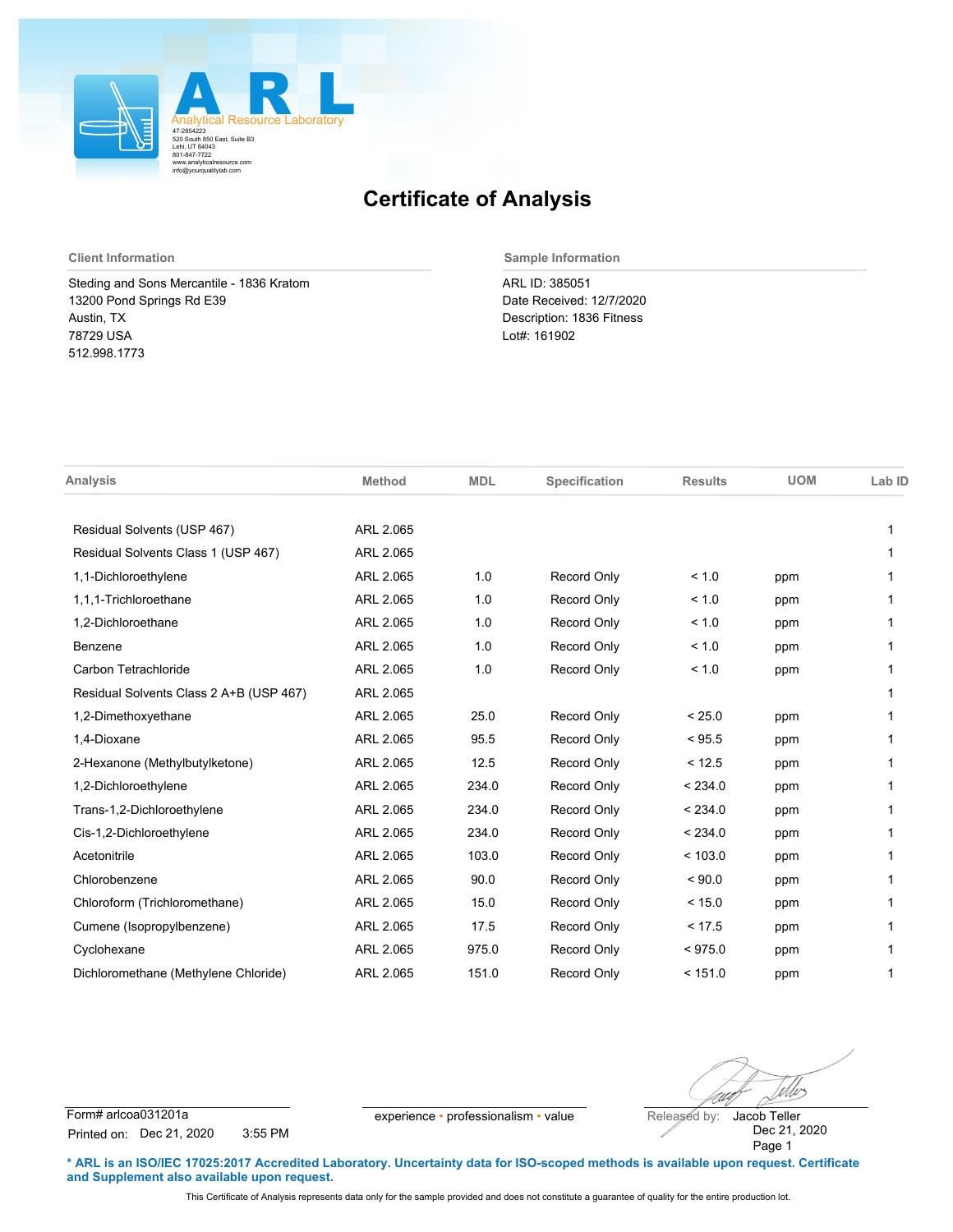

## **Certificate of Analysis**

Steding and Sons Mercantile - 1836 Kratom 13200 Pond Springs Rd E39 Austin, TX 78729 USA 512.998.1773

**Client Information Sample Information**

ARL ID: 385051 Date Received: 12/7/2020 Description: 1836 Fitness Lot#: 161902

| <b>Analysis</b>                         | <b>Method</b> | <b>MDL</b> | Specification      | <b>Results</b> | <b>UOM</b> | Lab ID |
|-----------------------------------------|---------------|------------|--------------------|----------------|------------|--------|
| N-Hexane                                | ARL 2.065     | 61.2       | <b>Record Only</b> | < 61.2         | ppm        | 1      |
| Methanol (Class 2)                      | ARL 2.065     | 751.0      | <b>Record Only</b> | < 751.0        | ppm        |        |
| Methylcyclohexane                       | ARL 2.065     | 296.5      | <b>Record Only</b> | < 296.5        | ppm        | 1      |
| Nitromethane                            | ARL 2.065     | 12.5       | <b>Record Only</b> | < 12.5         | ppm        | 1      |
| Pyridine                                | ARL 2.065     | 50.0       | Record Only        | < 50.0         | ppm        |        |
| Tetrahydrofuran                         | ARL 2.065     | 181.5      | <b>Record Only</b> | < 181.5        | ppm        | 1      |
| Tetralin                                | ARL 2.065     | 21.0       | Record Only        | < 21.0         | ppm        | 1      |
| Trichloroethylene                       | ARL 2.065     | 20.0       | Record Only        | < 20.0         | ppm        |        |
| Toluene                                 | ARL 2.065     | 223.0      | Record Only        | < 223.0        | ppm        | 1      |
| <b>Total Xylenes</b>                    | ARL 2.065     | 750.0      | Record Only        | < 750.0        | ppm        | 1      |
| Ethylbenzene                            | ARL 2.065     | 750.0      | Record Only        | < 750.0        | ppm        | 1      |
| m,p-Xylene                              | ARL 2.065     | 750.0      | <b>Record Only</b> | < 750.0        | ppm        | 1      |
| o-Xylene                                | ARL 2.065     | 750.0      | <b>Record Only</b> | < 750.0        | ppm        |        |
| Residual Solvents Class 3 A+B (USP 467) | ARL 2.065     |            |                    |                |            | 1      |
| Loss on Drying                          | 2.004         | 0.1        | <b>Record Only</b> | 70.7           | $\%$       | 1      |
| 1-Butanol                               | ARL 2.065     | 500        | <b>Record Only</b> | < 500          | ppm        |        |
| 1-Pentanol                              | ARL 2.065     | 500        | Record Only        | < 500          | ppm        | 1      |
| 1-Propanol (n-Propanol)                 | ARL 2.065     | 500        | <b>Record Only</b> | < 500          | ppm        | 1      |
| 2-Butanol                               | ARL 2.065     | 500        | <b>Record Only</b> | < 500          | ppm        |        |
| 2-Butanone (Methylethyl Ketone)         | ARL 2.065     | 500        | <b>Record Only</b> | < 500          | ppm        |        |
| 3-Methyl-1-Butanol (Isoamyl Alcohol)    | ARL 2.065     | 500        | <b>Record Only</b> | < 500          | ppm        | 1      |

Wes

Form# arlcoa031201a experience • professionalism • value Released by: Printed on: Dec 21, 2020 3:55 PM

Dec 21, 2020 Page 2 Jacob Teller

**\* ARL is an ISO/IEC 17025:2017 Accredited Laboratory. Uncertainty data for ISO-scoped methods is available upon request. Certificate and Supplement also available upon request.**